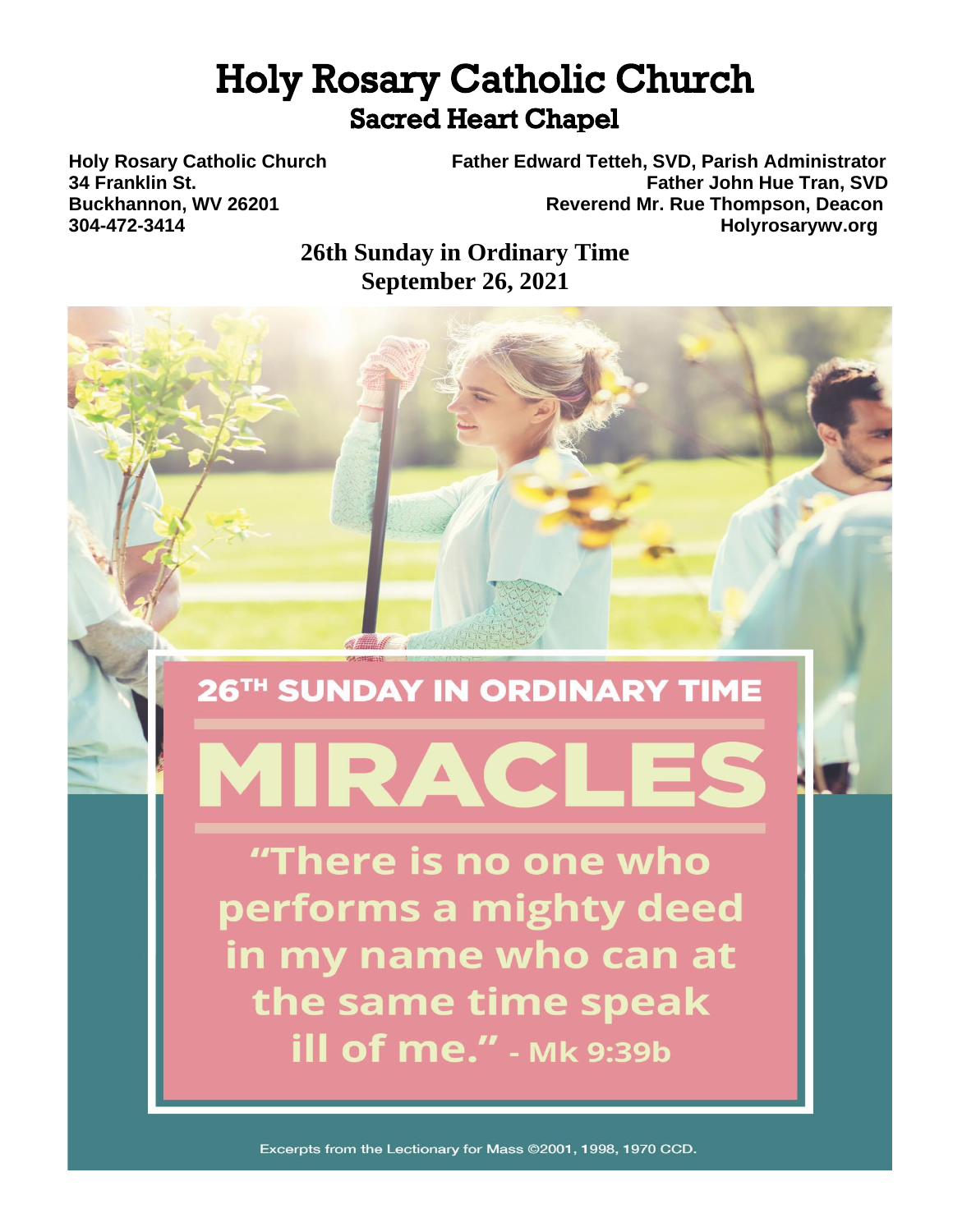### **GOSPEL MEDITATION 26th Sunday in Ordinary Time**

What are the little ones? They are the poor, the marginalized, the women and men at the well, the Zacchaeus' looking for Jesus from a tree, those mired in sin, the blind who want to see, and the lame who want to walk. They are the lepers and the different ones who have been told that they are unclean, and the ones who suffer from abuse and grave injustices and oppression. They are children who want nothing more than to be loved and enjoy celebrating their innocence. These are all the little ones and they are all vulnerable. Life already brings them burdens, we don't need to add to them.

St. Oscar Romero said, "When the church hears the cry of the oppressed it cannot but denounce the social structures that give rise to and perpetuate the misery from which the cry arises." Why are so many people still so gravely hurting? We have the resources and the means to make things better. We choose not to. There are still those things called greed, pride, lust, apathy, jealously, gluttony, and anger that prevent us from seeing each other and people to be loved and not objects to be used. Is this how God intended things to be?

God loves what is good and upright. It doesn't matter who did it or where it came from. In God's eyes, the end result is always faith, hope, and love. Those will always unite a person with God. We fill our lives with many things that are not good either for ourselves or for others. All of us have to work to discover what it is, exactly, that leads to the world's brokenness. There are people, systems, and ideologies in place that foster oppression and injustice rather than equity and fairness. Sadly, our complacency can be the greatest evil. Turning a blind eye, ignoring the truth, and believing that we are helpless to fix so great a problem, does little to move us closer to the kingdom of God. As members of the Body of Christ, we cannot condone anything that keeps people in misery. As it is said, charity begins at home. Perhaps a good place to start is with our own

#### households and making sure their foundations are properly laid. ©LPi School of Religion

The Holy Rosary School of Religion continues this weekend! Please see Principal Doris Sandreth in Marist Hall after mass to register your children for this important program.

#### Pastoral Needs Survey

The Diocese of Wheeling-Charleston's Pastoral Council is conducting a survey of the entire Diocese. They hope to collect responses from as many parishioners as possible. Your insights and input are extremely valuable in helping us understand the heart of our people and the current needs of our Diocese. Please complete the survey from this link: <https://dwc.org/pastoral-needs-survey/> OR, fill out a paper copy of the survey which you will find in the vestibule. Mail to DWC, PO Box 230, Wheeling, WV 26003. We thank you in advance for completing this simple survey! May we all live out our calling to serve God and one another! With gratitude, the Diocesan Pastoral Council, including the Holy Rosary members--Cheryl Moore and John Weber (Paper copies of the survey will be available by the doors of the church.)

#### **Special Collection Set for October 2-3 for Hurricane Ida Recovery**

Most Rev. Mark E. Brennan joins Archbishop José H. Gomez of Los Angeles, president of the U.S. Conference of Catholic Bishops (USCCB), and bishops across the country asking the faithful to support a special collection to help with the recovery of Hurricane Ida. The collection in parishes and missions in the Diocese of Wheeling-Charleston will be held at Masses the weekend of October 2-3. Donations will go to the Bishops Emergency Disaster Fund to assist with the humanitarian, longterm recovery, and significant needs stemming from Hurricane Ida which devastated several states, specifically the pastoral and reconstruction needs of the Church, as well as the efforts of Catholic Charities USA and/or Catholic Relief Services. Checks are to be made payable to your respective parish/mission and on the memo line indicate *Hurricane Ida Relief*.

#### **Undie Sunday is October 17**

 We invite you to participate in "Undie Sunday" this year, which is scheduled for October 17.

 While any new undergarment would be much appreciated (boxers, briefs, undies, t-shirts, long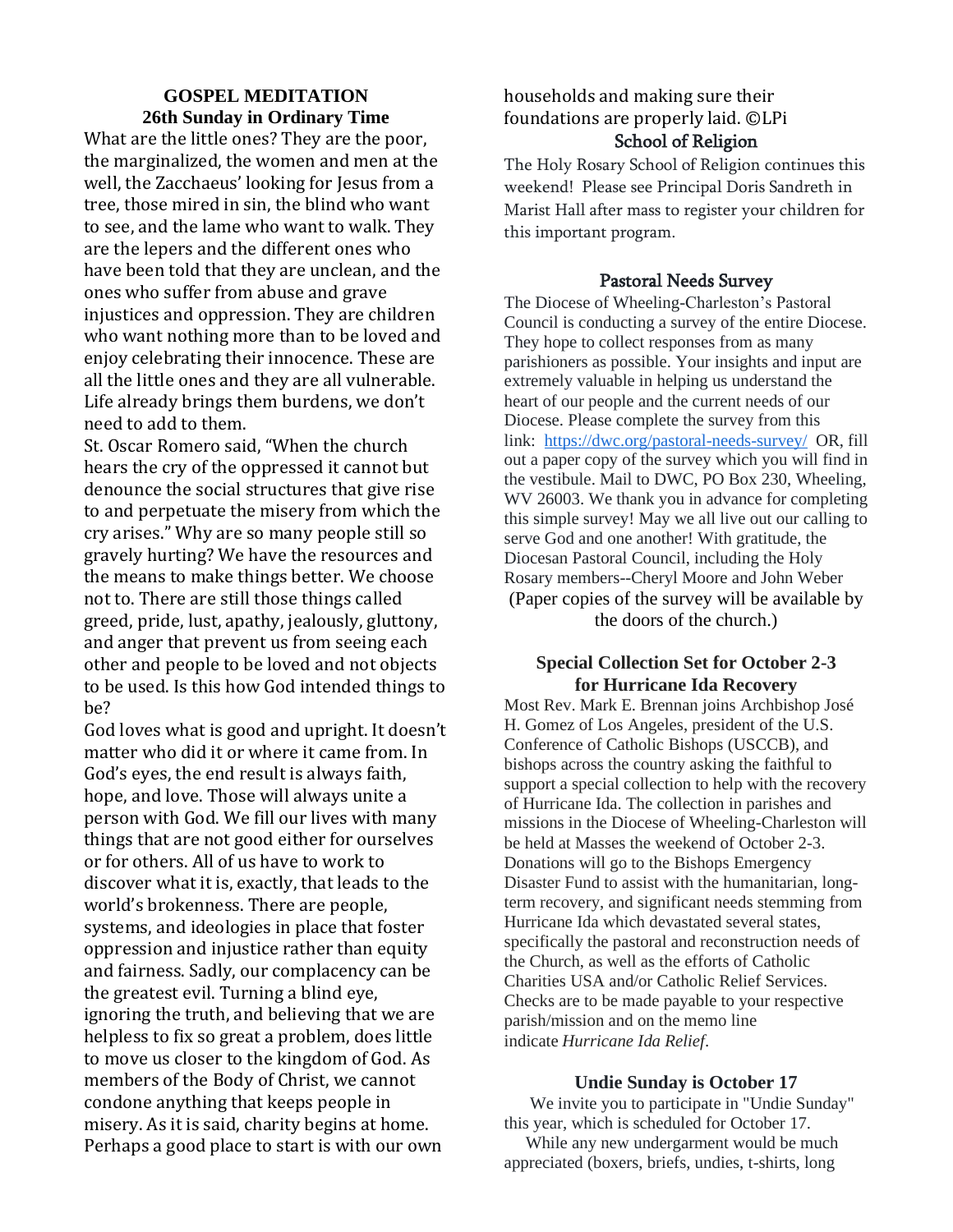johns & janes, socks, diapers, pull-ups, and/or training pants), we would specifically like to focus on items for children and youth.

 *The Parish House/Crosslines shares these items with the Upshur Christmas Store which distributes them to children and youth in need in December.* 

 Please consider collecting undies for children and youth - all sizes and styles needed, especially boxers/boxer briefs for teenage boys and larger size diapers/pull-ups. Some youth wear adult sizes.

 Please remember that underwear and socks are the two most needed items for those who are in poverty. We have boxes in Marist Hall that are labeled for your contributions. We need these items for men, women and especially children.

Thanks so much for all you do to support our Upshur neighbors-in-need!

#### **Letter From the Bishop**

Bishop Mark has written a letter to his fellow priests of the diocese expressing his concern of the increase in Coronavirus infections in the state of West Virginia. He is reinforcing safety protocols for our parishes, many of which we have already implemented at Holy Rosary. We will continue to use altar servers and sit in any vacant pew for mass; there is no need to skip a pew at this point. We are once again asking parishioners to wear a mask whenever you are in the church or the hall. Masks and hand sanitizer will be available at each of the entrances to the church. We will continue to monitor the situation and will re-evaluate these rules when our county is out of the "red." Thank you for understanding.

#### **Covid Cancellations**

Father Ed has asked that all activities in Marist Hall be postponed until further notice. The WVU Diabetes Program previously scheduled will continue on Sunday afternoons, but nothing else will be permitted.

#### Puzzle Collection

Rachel Weber is collecting 350-piece puzzles (new or gently used) for the residents of Holbrooks Nursing Home. Drop your puzzles in Marist Hall. Thanks!

#### **We Did It!**

We reached our goal for this year's Catholic Sharing Appeal! As of today, we have collected \$11,885 of our \$11,330 goal! 46 families have contributed and we are truly grateful for the support for this

campaign. You have helped our diocese and our parish. Thanks!



#### **Please remember in your prayers:** Bertha Small, Kate Deasy, Rosemary Austin, Phil Halligan, Randy Trent, Macyah

Riley, Karen Trent, Matthew Linger, Seth Poling, Cathy Lipscomb, Hugh Hensil, Freddy Caimotto, James Barton, Darell Hyre, Diane Hyre, Vicki Dibble, Eric Harkness, Pat Daigneault, Duane Lohr, Jeff Ball, Jane Baxter, Shaelyn Posey, P.T. Garton, Jalen Welcome, Dennis Cortes, Kay Sienkiewicz, Danny Morgan, Gene Zara, Paula Ball, Janine Robinson, Elaine Katai, Terry McKisic and Tori Odom, Andrew Schmidt, Gay Little, Denise Karlen, Jim Hawkinberry, Sandy Derico, Tim Dewitt and Family, Ellie McCarthy, Linus Deasy.

## **Please pray for men and women in the military.**

#### Please pray for our Homebound:

Mary Stump, Anna Stalnaker, Ron Frye, Rocena Asbury, John Sneberger, Lorraine McLean, James McCartney, Nancy Beverlin, Shirley Linger, William McLean, Anna Powell, Barbara Elmore, Helena Bessinger, Virginia Cerullo, Alan and Jimmie Jo Simmon, Barbara Hillberry.

#### *September Celebrations!*

| Ann Stalnaker           | Sept. 15 |  |
|-------------------------|----------|--|
| Donna Broslawsky        | Sept. 20 |  |
| <b>Chloe McCartney</b>  | Sept. 20 |  |
| <b>Tucker McCartney</b> | Sept 20  |  |
| Jordan Shaver           | Sept. 23 |  |
| Meghan Williams         | Sept. 24 |  |
| Lori Post               | Sept. 27 |  |
| Pam Wilson              | Sept. 28 |  |
| Barbara Elmore          | Sept. 29 |  |
|                         |          |  |

#### A Big Thank You!

A big thank you goes out to Leon and Lori Henline of the Pickens Community. They took down the sign that was in dire need of repair at Sacred Heart Chapel and refurbished it and built a new frame around it so that it looks like new. Leon also redid the legs on a table stand that was too short so that it would be usable in the back of the church. We appreciate you, Leon and Lori! Thanks!

|                | Sept. Sept.<br>25 | 26    | Oct. 2 Oct. 3 |          |
|----------------|-------------------|-------|---------------|----------|
| Lectors        | John              | Linda | Rachel        | Jalna J. |
|                | W.                | Η.    | W.            |          |
| Greeters       | John              | Frank | Nancy         | Charlie  |
|                | Κ.                | G.    | & Tony        | M.       |
| <b>Servers</b> |                   |       |               |          |